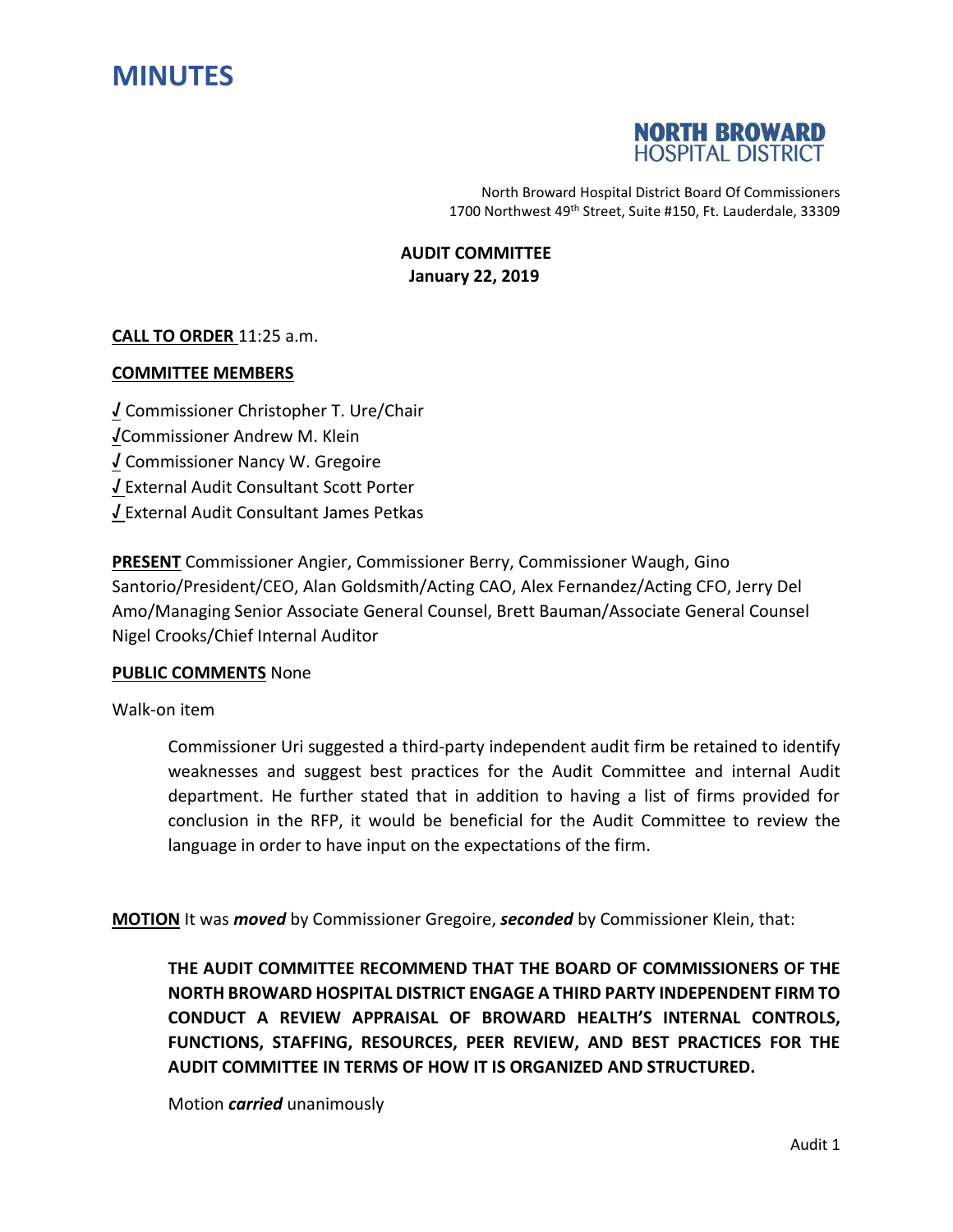



North Broward Hospital District Board Of Commissioners 1700 Northwest 49<sup>th</sup> Street, Suite #150, Ft. Lauderdale, 33309

### **APPROVAL OF MINUTES**

1. Approval of Audit Committee meeting minutes, dated October 30<sup>th</sup>, 2018

**MOTION** It was *moved* by Commissioner Gregoire, *seconded* by Commissioner Klein, to:

**APPROVE THE AUDIT COMMITTEE MEETING MINUTES DATED OCTOBER 30, 2018.**

Motion *carried* unanimously.

#### **TOPIC OF DISCUSSION**

2. Internal Audit activities for related audits completed from July 2018 to December 2018

Mr. Crooks gave a graphical comparison of audits completed within a range in 2017 versus the same range in 2018. The range in both years was from July through December.

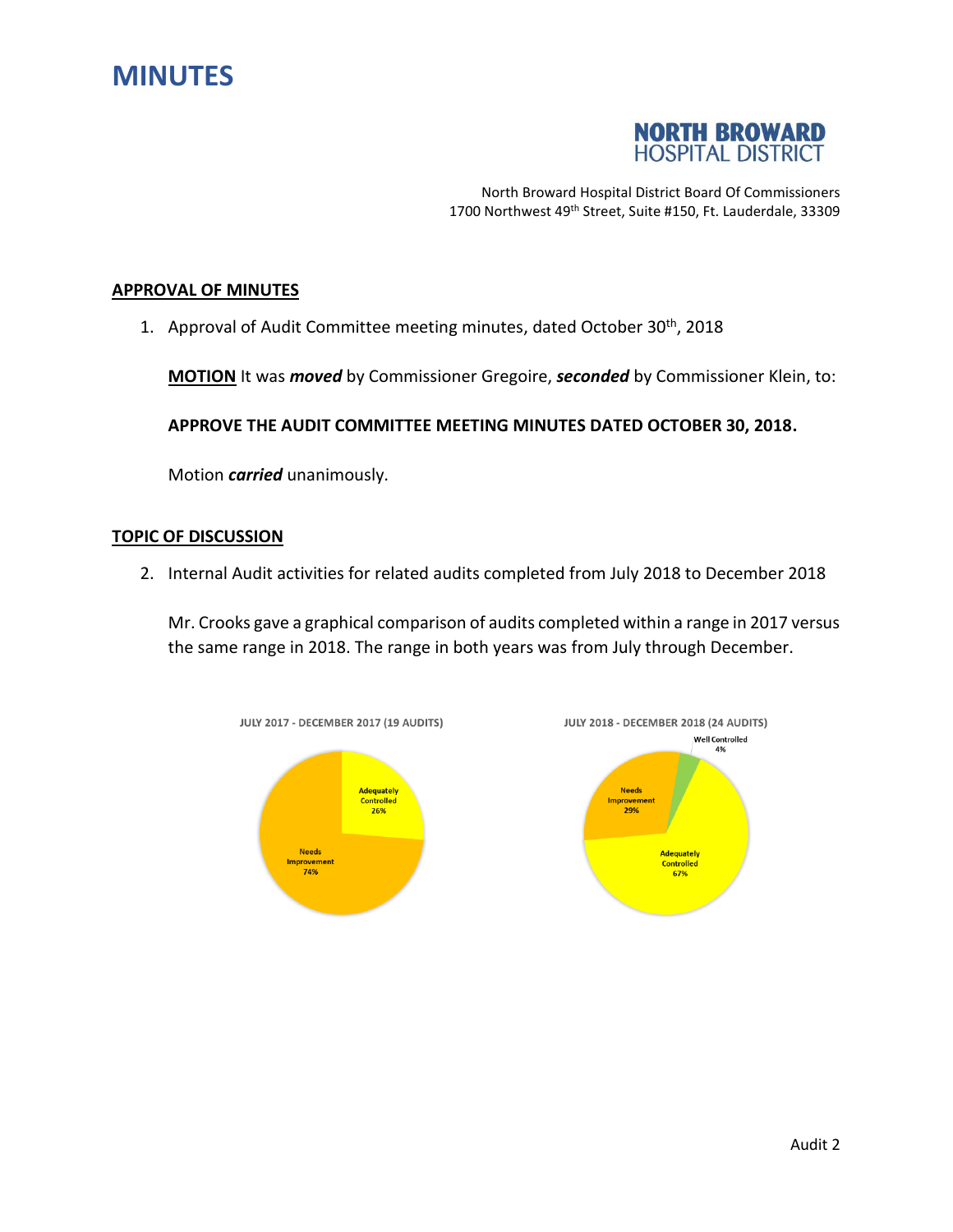

North Broward Hospital District Board Of Commissioners 1700 Northwest 49<sup>th</sup> Street, Suite #150, Ft. Lauderdale, 33309

| <b>Well Controlled</b>                 | Audited area is well controlled, deficiencies are non-reportable and use as a discussion item with<br>management. The residual risk after consideration of the appropriate and effectiveness of<br>controls is <b>low</b> , and therefore is within the organization's risk tolerance.                                                                                                                                                                                     |
|----------------------------------------|----------------------------------------------------------------------------------------------------------------------------------------------------------------------------------------------------------------------------------------------------------------------------------------------------------------------------------------------------------------------------------------------------------------------------------------------------------------------------|
| <b>Adequately</b><br><b>Controlled</b> | The deficiencies are <b>moderate</b> in nature and middle management capable of mitigating the risks.<br>The residual risk after consideration of the adequacy and effectiveness of controls is medium<br>according to the Broward Health's risk assessment matrix, and thus is within the organization's risk<br>tolerance.                                                                                                                                               |
| <b>Needs</b><br>Improvement            | There are major deficiencies and the residual risk after consideration of the adequacy and<br>effectiveness of controls remain high according to the organizations' (or division's or entity's) risk<br>assessment matrix. This is above the acceptable tolerance level and slightly over Broward Health's<br>risk appetite.                                                                                                                                               |
| <b>Weakly Controlled</b>               | The deficiencies are egregious in nature and internal controls are weakly controlled. The residual<br>risk after consideration of the adequacy and/or effectiveness of controls/risk mitigators remain<br>very high according to the organization's (or division's or entity's assessment matrix (risk rating<br>criteria). This is beyond the acceptable tolerance level and Broward Health's risk appetite. BH<br>Board and Sr. Management must be notified immediately. |



|               |                                   | <b>Audits Completed July 2018 – December 2018</b>                                                                                                                                                               |                        |                        |
|---------------|-----------------------------------|-----------------------------------------------------------------------------------------------------------------------------------------------------------------------------------------------------------------|------------------------|------------------------|
| <b>Number</b> | <b>Audit Name</b>                 | <b>Objective</b>                                                                                                                                                                                                | <b>Questioned Cost</b> | Rating                 |
|               | <b>CHS Healthy Start</b><br>Grant | Determine whether the Healthy Start<br>program's monies were used in<br>accordance with the Grant<br>requirements, and verify if there were<br>any compliance concerns that<br>materially affected the program. | N/A                    | <b>Well Controlled</b> |
|               | Non-Employed                      | Determine if Broward Health's                                                                                                                                                                                   | N/A                    | Adequately             |
|               | <b>Physician Review</b>           | practices are in compliance with the                                                                                                                                                                            |                        | Controlled             |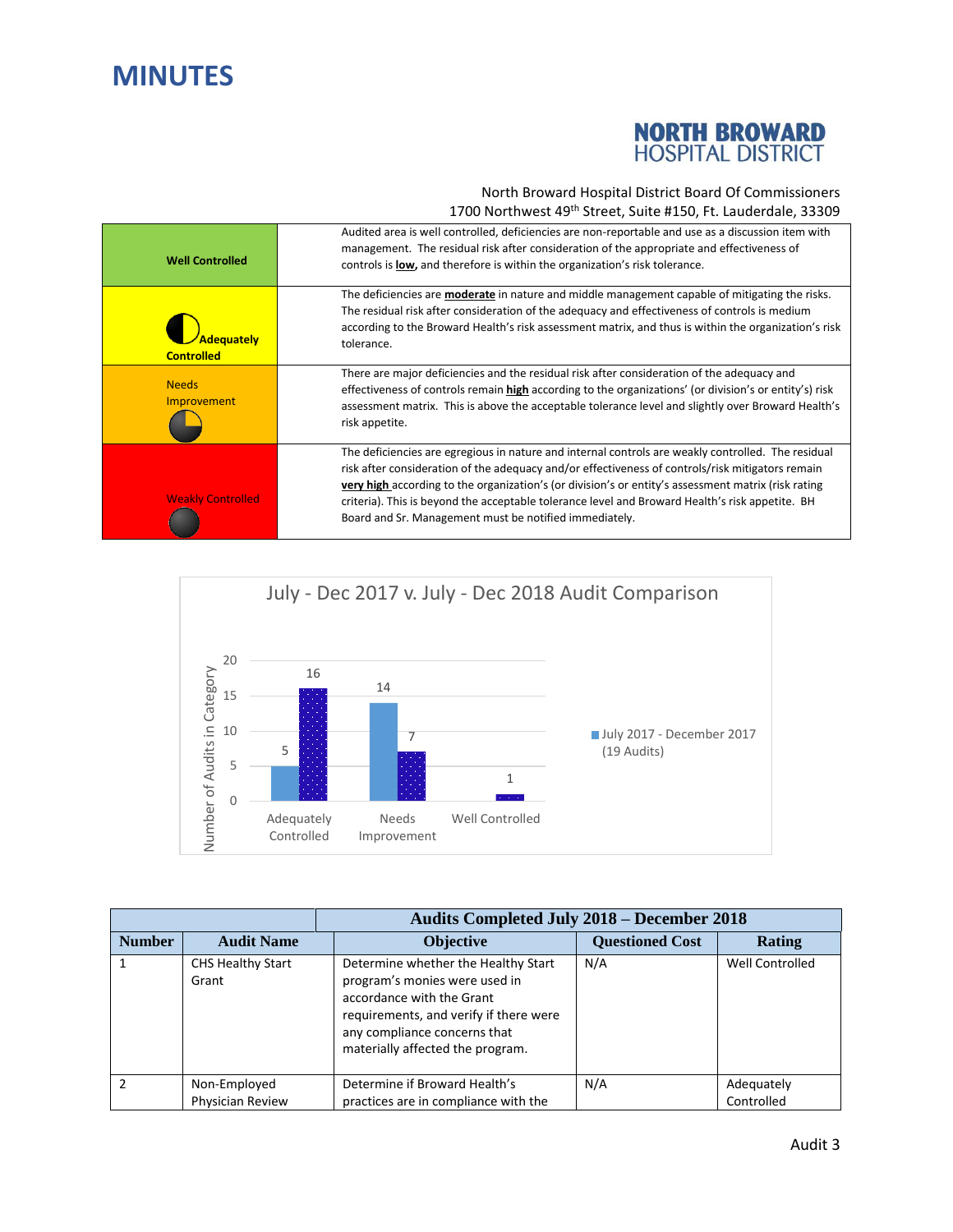

North Broward Hospital District Board Of Commissioners 1700 Northwest 49th Street, Suite #150, Ft. Lauderdale, 33309

|   |                                                                                        | Corporate Integrity Agreement (CIA)<br>requirements and examine the<br>payments for accuracy.                                                                                                                                                                                                                                      |                                                                            |                          |
|---|----------------------------------------------------------------------------------------|------------------------------------------------------------------------------------------------------------------------------------------------------------------------------------------------------------------------------------------------------------------------------------------------------------------------------------|----------------------------------------------------------------------------|--------------------------|
| 3 | <b>Temporary Labor</b><br>Invoice and Time slip<br>Review                              | Validate accuracy of temporary labor<br>invoices, incurred by CHS.                                                                                                                                                                                                                                                                 | N/A                                                                        | Adequately<br>Controlled |
| 4 | <b>Compliance's Tracking</b><br>& Monitoring of<br><b>Hotline Claims Review</b>        | Examine whether Broward Health (BH)<br>Compliance<br>Department has performed the duties<br>as required by the CIA and BH policy.<br>This entailed determining whether<br>hotline claims were recorded within 48<br>hours of receipt, tracked and<br>monitored from open to closure.                                               | N/A                                                                        | Adequately<br>Controlled |
| 5 | CHS Ryan White Part -<br>A & C Grant                                                   | Evaluate whether effective internal<br>controls are in place to prevent and/or<br>detect improper grant expenditure.<br>Determine whether Federal grant<br>awards were expensed only for<br>allowable activities. Ensure<br>procurements were made in<br>compliance with applicable Federal<br>regulations.                        | N/A                                                                        | Adequately<br>Controlled |
| 6 | Review of compliance<br>Dept. Monitoring -<br>Tracking of<br>Remunerations             | Validate that the Responsible Person<br>and the Compliance Department were<br>tracking remunerations to and from all<br>parties to the physician contracts<br>(Focus Arrangements), as required by<br>BH policy GA-004-441 (Physician and<br>Non-Physician Financial Arrangement<br>Review, Approval, Tracking and<br>Monitoring). | N/A                                                                        | Adequately<br>Controlled |
| 7 | Review of compliance<br>Dept. Monitoring -<br><b>Tracking of Focus</b><br>Arrangements | Validate that the Responsible Person<br>and the Compliance Department are<br>reviewing the contract database,<br>internal reviews, approval process, and<br>other Focus Arrangement procedures<br>on an annual basis.                                                                                                              | N/A                                                                        | Adequately<br>Controlled |
| 8 | Surgical Equipment<br>Maintenance Follow-<br>up                                        | The objective of this follow-up audit<br>was to assess whether risks were being<br>mitigated relating to deficiencies<br>identified in the Surgical Equipment<br>Maintenance audit report #2017-161.                                                                                                                               | Double Billed: \$7,213<br>Shipping charged:<br>\$13,582<br>Total: \$20,795 | Adequately<br>Controlled |
| 9 | <b>Fraudulent Check</b><br>Review                                                      | The purpose of this audit was to<br>examine the financial impact on BH,<br>and determine if proper controls were<br>in place to mitigate check fraud.                                                                                                                                                                              | Check Fraudulently<br>Cashed: \$24,500                                     | Adequately<br>Controlled |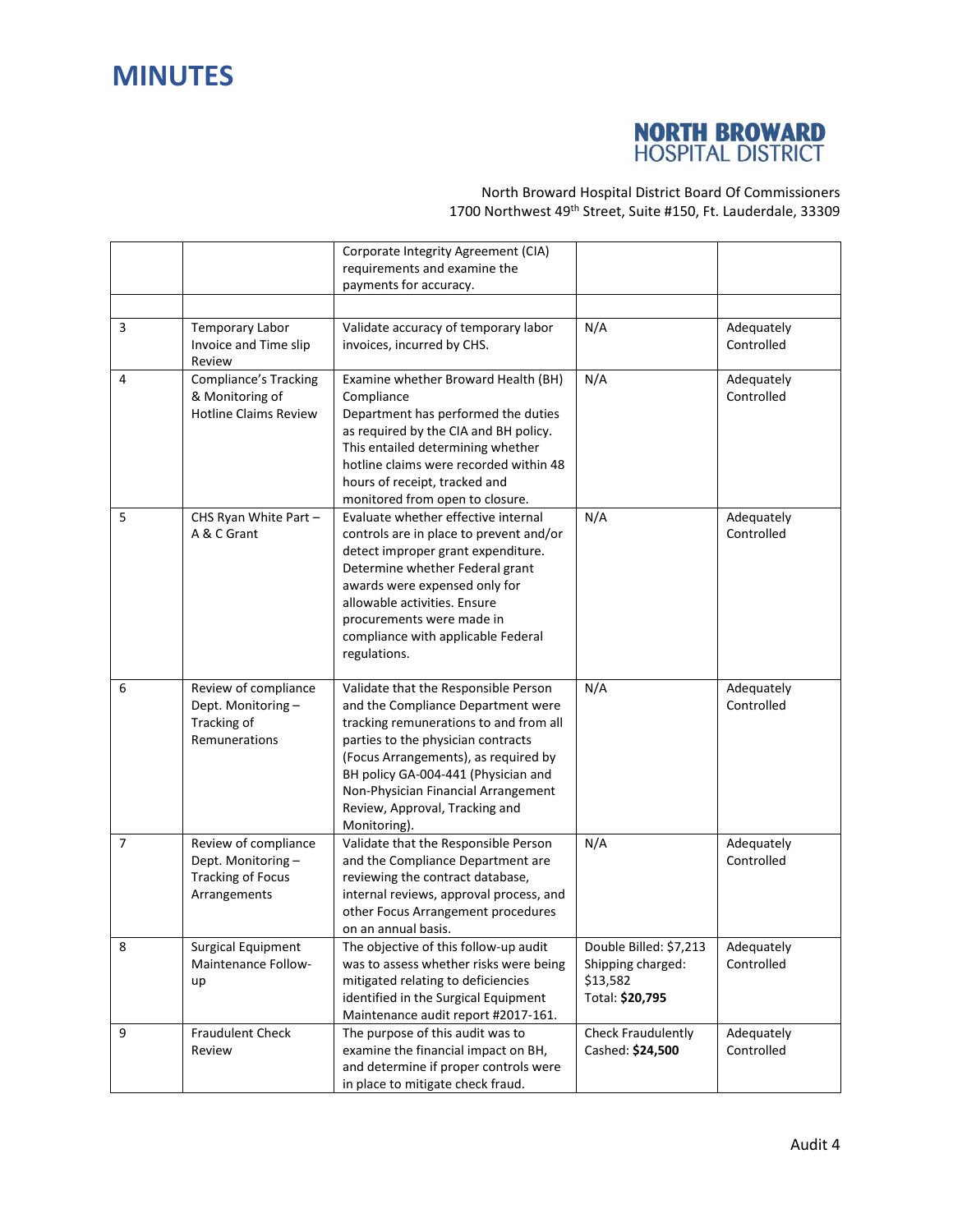

### North Broward Hospital District Board Of Commissioners 1700 Northwest 49th Street, Suite #150, Ft. Lauderdale, 33309

| 10 | <b>Tenant Lease Review</b><br>Follow-up         | The objective of this follow-up review<br>is to determine whether management<br>has taken corrective action to mitigate<br>the risk identified in the Tenant Lease                                                                                                                                                                   | N/A                                                         | Adequately<br>Controlled    |
|----|-------------------------------------------------|--------------------------------------------------------------------------------------------------------------------------------------------------------------------------------------------------------------------------------------------------------------------------------------------------------------------------------------|-------------------------------------------------------------|-----------------------------|
| 11 | Travel & Expense Q3 &<br>Q4 FYE 2018            | Review, Report Number 2017-161.<br>Review quarterly Travel and Expense<br>spending to ensure adherence to BH<br>travel and expense policy.                                                                                                                                                                                           | N/A                                                         | Adequately<br>Controlled    |
| 12 | <b>BHMC Construction</b>                        | The primary purpose of this report is to<br>provide BH's Senior Management with<br>an update on the Project's key<br>procedures. The objectives of this<br>review entails: examining expenditures<br>relating to the Construction Manager's<br>costs.                                                                                | N/A                                                         | Adequately<br>Controlled    |
| 13 | FA Employed Physician<br><b>Contract Review</b> | Review the new contracting workflow<br>established in January 2018 to ensure<br>that all physician contracts and<br>applicable supporting documentations<br>are properly captured in the<br>centralized tracking system,<br>Compliance 360.                                                                                          | N/A                                                         | Adequately<br>Controlled    |
| 14 | <b>PCI Assessment</b>                           | Ensure that appropriate controls were<br>in place and effectively working to<br>protect the privacy of credit card data<br>in compliance with PCI standards.                                                                                                                                                                         | N/A                                                         | Adequately<br>Controlled    |
| 15 | <b>FA Vendor Contracts</b><br>Review            | Examine the contract process to<br>determine its effectiveness, efficiencies<br>and completeness. This infers<br>examinations of key internal controls<br>which include: authorization and<br>approval of contracts, compliance with<br>BH contract and procurement policies,<br>and adequate payments for contract<br>deliverables. | N/A                                                         | Adequately<br>Controlled    |
| 16 | NF Vendor Contract<br>Review                    | Examine the updated contract process<br>for efficient workflow (time<br>processing), completeness of the<br>contract file, and determine if<br>payments complied with the contract<br>terms.                                                                                                                                         | N/A                                                         | Adequately<br>Controlled    |
| 17 | FA Non-Employed<br>Physician Contract<br>Review | Examine the updated contract process<br>for efficiency of the contract workflow,<br>completeness of the contract file; and<br>determine if payments meet contract<br>terms.                                                                                                                                                          | Check Mailed and<br>cashed to incorrect<br>Physician: \$477 | Adequately<br>Controlled    |
| 18 | Corporate Risk and<br><b>Insurance Services</b> | Evaluate the internal controls related<br>to the claim payments and determine if<br>their scope of work is accurate.                                                                                                                                                                                                                 | Payments made<br>without documented<br>expenses and outside | <b>Needs</b><br>Improvement |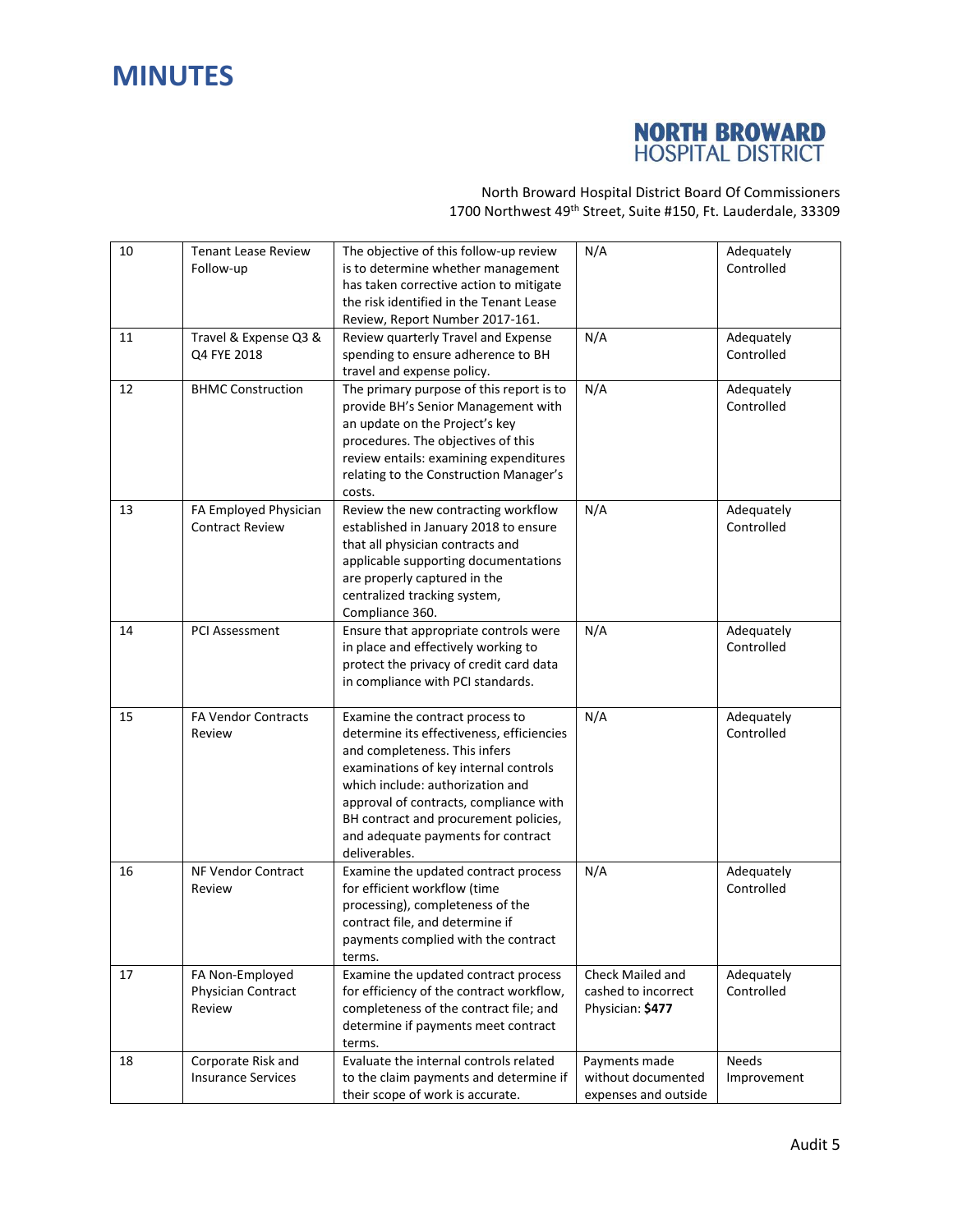

North Broward Hospital District Board Of Commissioners 1700 Northwest 49<sup>th</sup> Street, Suite #150, Ft. Lauderdale, 33309

|    | Department/Attorney's<br><b>Invoices Review</b>       |                                                                                                                                                                                                                                                                                                                              | contracted amounts:                                                                                                                                             |                             |
|----|-------------------------------------------------------|------------------------------------------------------------------------------------------------------------------------------------------------------------------------------------------------------------------------------------------------------------------------------------------------------------------------------|-----------------------------------------------------------------------------------------------------------------------------------------------------------------|-----------------------------|
| 19 | CHS Travel, Seminar,<br>and Vendor Payments<br>Review | Examine of CHS expenditures and<br>determine if they were properly<br>authorized and in compliance with<br>Government Grant requirements.                                                                                                                                                                                    | \$50,191<br>Improper<br>authorization of cost:<br>totaling: \$9,242                                                                                             | <b>Needs</b><br>Improvement |
| 20 | C360 Data Clean-up<br><b>Project Review</b>           | Determine whether the errors<br>identified following the C360 data<br>migration (in 2017) were corrected,<br>and controls were established to<br>enhance the data quality of the<br>contract management system.                                                                                                              | N/A                                                                                                                                                             | <b>Needs</b><br>Improvement |
| 21 | Employed Physician<br>Review                          | Determine whether the processes and<br>controls designed to manage Broward<br>Health's employed physician<br>agreements are being performed in an<br>effective and efficient manner, in<br>accordance with Broward Health's<br>policies and procedures, and to the<br>contractual arrangements with<br>individual physicians | Bonus over payment:<br>\$1,308                                                                                                                                  | <b>Needs</b><br>Improvement |
| 22 | Inpatient Pharmacy's<br>Charge Capture<br>Process     | The objectives of this follow-up audit<br>were to determine the status of the<br>management responses made in the<br>2017 report and document its actions                                                                                                                                                                    | N/A                                                                                                                                                             | <b>Needs</b><br>Improvement |
| 23 | Compensations and<br><b>Benefits</b>                  | Examine Broward Health (BH)<br>compensation and benefits practices to<br>determine the effectiveness of internal<br>controls.                                                                                                                                                                                                | Unapproved salary<br>increases: \$315,000<br>Hire-on bonus:<br>\$5,000<br>Accrual double pay:<br>\$137,076<br>Salary above FMV:<br>\$40,000<br>Total: \$497,076 | <b>Needs</b><br>Improvement |
| 24 | Security & Diversion<br>Audit                         | Determine whether internal controls<br>are in place for physical security and<br>identified drug diversion. This ensures<br>the pertinence of unauthorized access<br>to BH's facilities, and the effectiveness<br>of drug diversion policy.                                                                                  | N/A                                                                                                                                                             | <b>Needs</b><br>Improvement |
|    |                                                       | <b>Total Questioned cost</b>                                                                                                                                                                                                                                                                                                 | \$603,599                                                                                                                                                       |                             |

The Committee suggested the audit deficiency rating for Compliance be modified to reflect satisfaction and unsatisfaction. It was also suggested that the rating categorization used on the Audit reports, such as Adequately Controlled, be replaced.

Commissioner Angier requested that anything deemed weakly controlled be reported to the Committee as soon as possible.